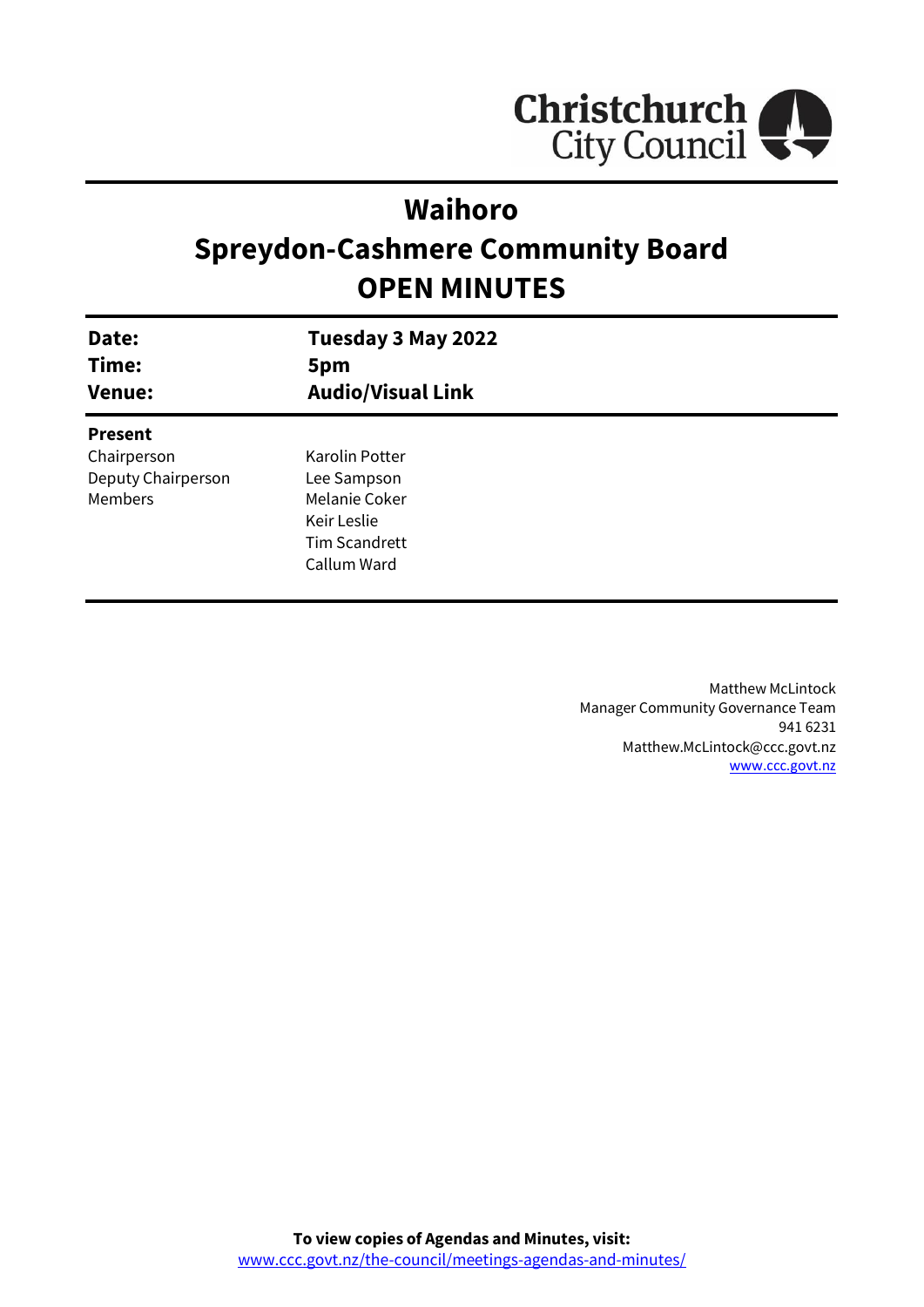

- **Part A Matters Requiring a Council Decision**
- **Part B Reports for Information**
- **Part C Decisions Under Delegation**

#### **Secretarial Note:**

It is noted that this meeting was held via audio/visual link on the Zoom platform due to the country being under the COVID-19 Protection framework (Traffic Light) on the date the meeting was scheduled. The meeting was also livestreamed and recorded on the Board's You Tube channel. These minutes provide a written summary of the meeting proceedings.

#### **Karakia Tīmatanga**: Callum Ward

The agenda was dealt with in the following order.

# **1. Apologies Ngā Whakapāha**

**Part C** 

There were no apologies.

# **2. Declarations of Interest Ngā Whakapuaki Aronga**

#### **Part B**

There were no declarations of interest recorded.

## **3. Confirmation of Previous Minutes Te Whakaāe o te hui o mua**

#### **Part C**

### **Community Board Resolved SCCB/2022/00019**

That the minutes of the Waihoro Spreydon-Cashmere Community Board meeting held on Wednesday, 13 April 2022 be confirmed.

Lee Sampson/Keir Leslie **Carried**

# **4. Public Forum Te Huinga Whānui**

#### **Part B**

There were no public forum presentations.

# **5. Deputations by Appointment Ngā Huinga Whakaritenga**

#### **Part B**

There were no deputations by appointment.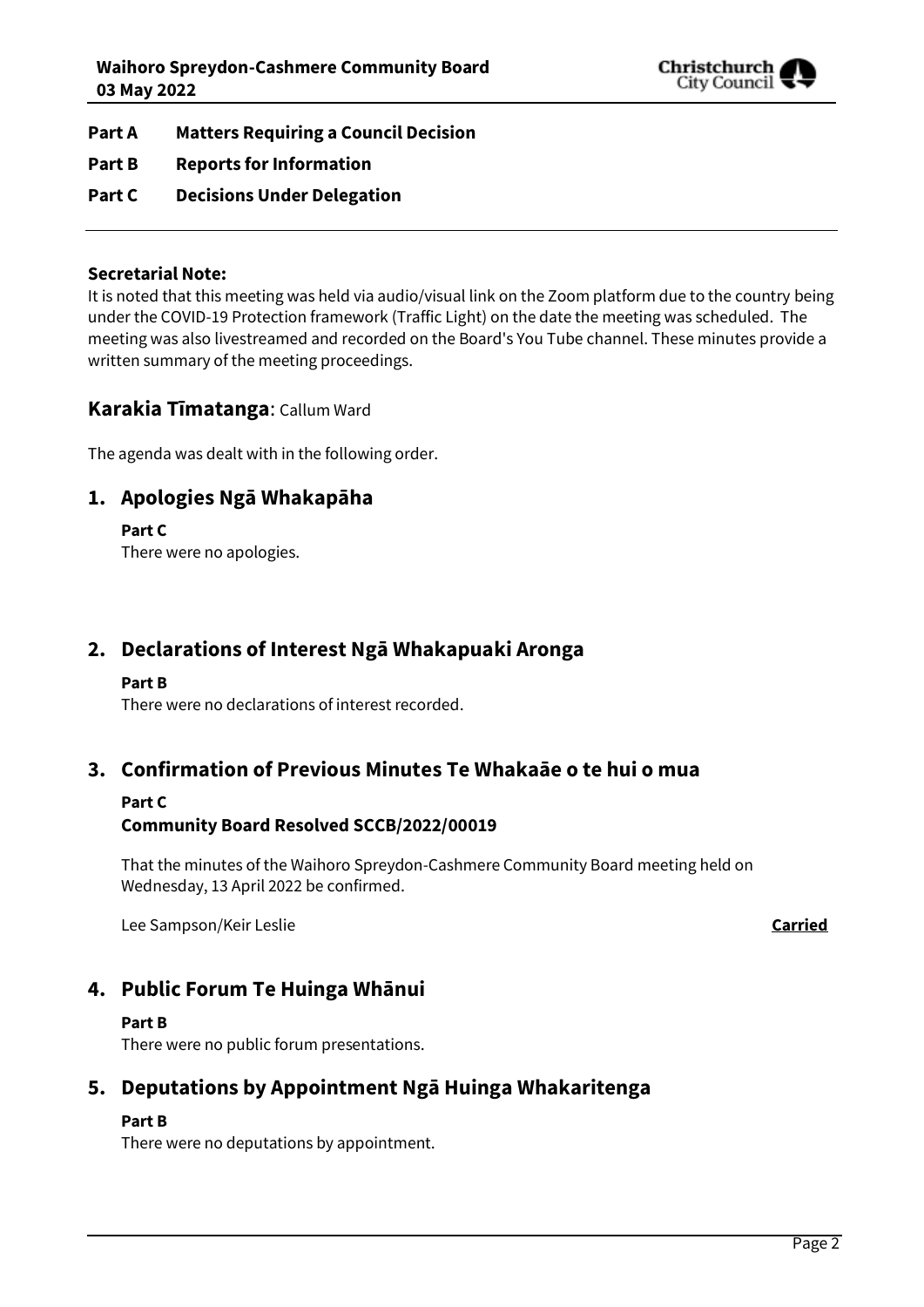

# **6. Presentation of Petitions Ngā Pākikitanga**

#### **Part B**

There was no presentation of petitions.

# **7. Submission on Draft District Plan Changes**

### **Board Comment**

- 1. The Community Board Advisor spoke to the report and advised noted that proposed changes to the District Plan are currently open for consultation. The changes are: The Draft Housing and Business Choice Plan Change; The Draft Coastal Hazards Plan Change; The Draft Heritage Plan Change and The Draft Radio Communications Pathways Plan Change.
- 2. Board Members agreed to submit on the proposed changes noting that Councillors Coker and Scandrett would not participate in the submission process.

## **Community Board Resolved SCCB/2022/00020 (Original officer recommendation accepted without change.)**

#### **Part C**

That the Waihoro Spreydon-Cashmere Community Board:

- 1. Receives the information in the Submission on the Council's Draft District Plan Changes report.
- 2. Decides to provide a submission on the Council's Draft District Plan Changes, and delegate authority to the Chairperson and Deputy Chairperson to approve the submission.

Callum Ward/Keir Leslie **Carried**

# **8. Elected Members' Information Exchange Te Whakawhiti Whakaaro o Te Kāhui Amorangi**

#### **Part B**

Board members shared the following information:

A Board member attended the Westmorland Residents Association meeting.

A Board member shared information regarding the opening of Addington School's new playground and outdoor play areas.

A Board member noted that the Maltworks building on Colombo Street was affected by flooding due to a burst water main which shut down Colombo Street. Props and costumes have been lost. The surrounding community has been supportive in assisting with clean ups and a 'give a little' page has been created. Other Board members were invited to engage with the Malthouse Childrens Theatre Trust.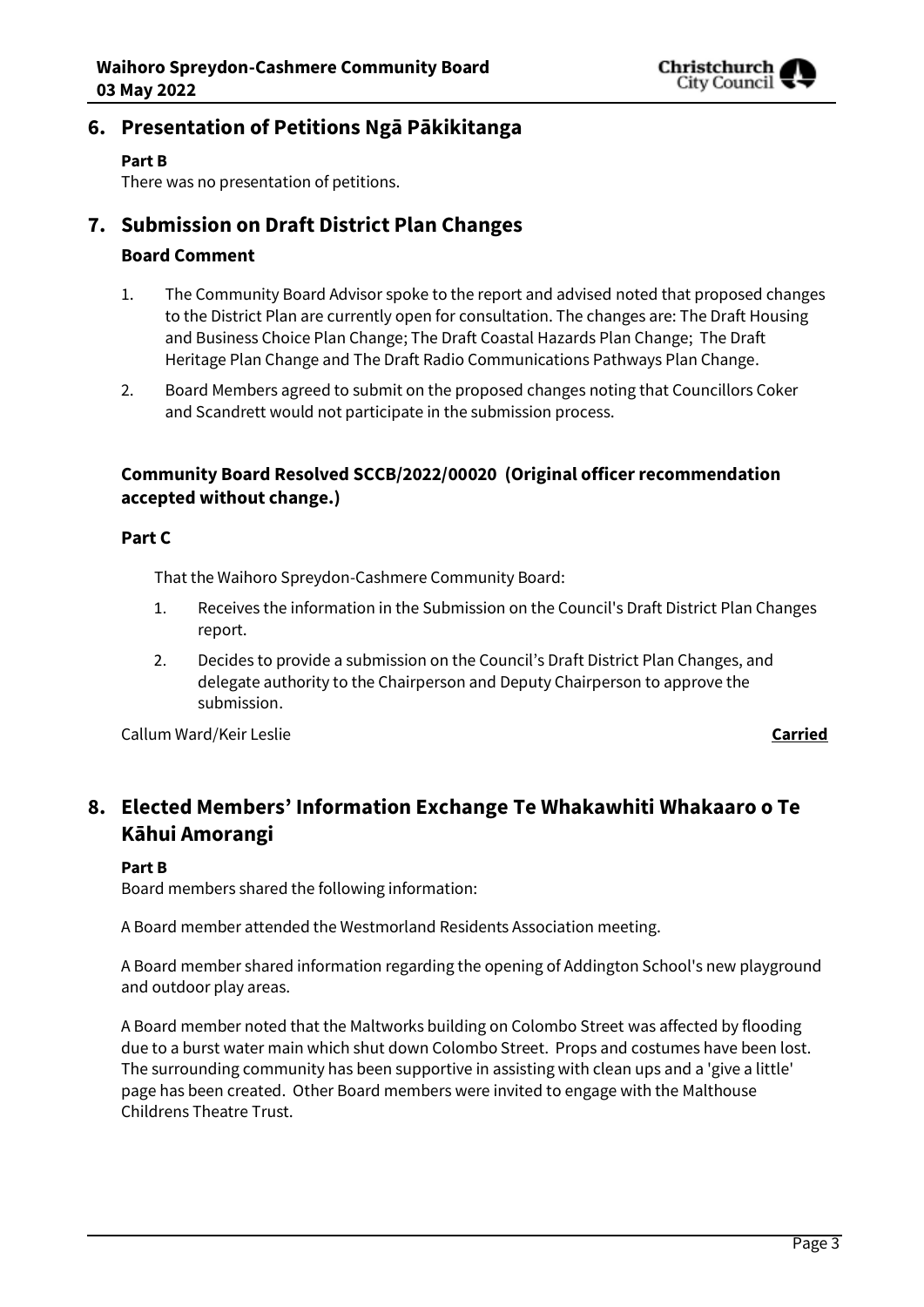

A Board member noted that a heavy macrocarpa table had been stolen from the Mt Vernon carpark in the latest surge in thefts from the area. Installing cameras was identified as an option, however, it was noted that a number of issues still need to be considered.

Board members noted that there have been two recent dog attacks reported in the Board area. A Board member suggested that providing information to the community on dog owner responsibility and bylaws could be useful.

A Board member attended Hoon Hay Community Centre's Easter Egg Hunt.

A Board member noted that Annual Plan hearings are about to start.

A Board member met with a resident living opposite Hoon Hay Park who undertakes maintenance and clean up at the Park. The member suggested that Parks Rangers could work with the resident to assist with disposal of the rubbish and garden waste collected by the resident. A link with the Hoon Hay Residents Association was also provided to the resident.

A Board member noted that the Addington Neighbourhood Association had been invited to participate in a Brougham Street Bridge Feedback Group.

A Board member noted that excess water use charges would start from July and queried whether sufficient information had been relayed to the community about these including the threshold for exemption applications.

Board members spoke about conversations with Brooksfield who are undertaking the development on Selwyn Street opposite the shops. The developers expressed an interest on talking to the Board about how working with the community on projects such as tree lined streets to slow vehicles could be integrated into developments.

A Board member noted that he had been communicating with Council staff regarding crime prevention camera installation and operation controls.

A Board member relayed a conversation with the Chief Executive Officer of Enable regarding the installation of fibre to hill areas. It is hoped that installation into Huntsbury and Worsley areas could commence in two weeks to facilitate connectivity from August.

A Board member shared some of the history of Bradford Park.

#### **8.1 Vaping Retailers**

Board members noted further frustration from residents regarding the opening of vape shops in Addington and queried whether changes to the District Plan that could restrict the distance between density of shops could be a response.

The Board agreed to request a briefing on current and pending restrictions on vaping through smokefree legislation.

*\*Amendment made at the Waihoro Spreydon-Cashmere Community Board's meeting on 18 May 2022 under item 3 – Confirmation of Previous Minutes.*